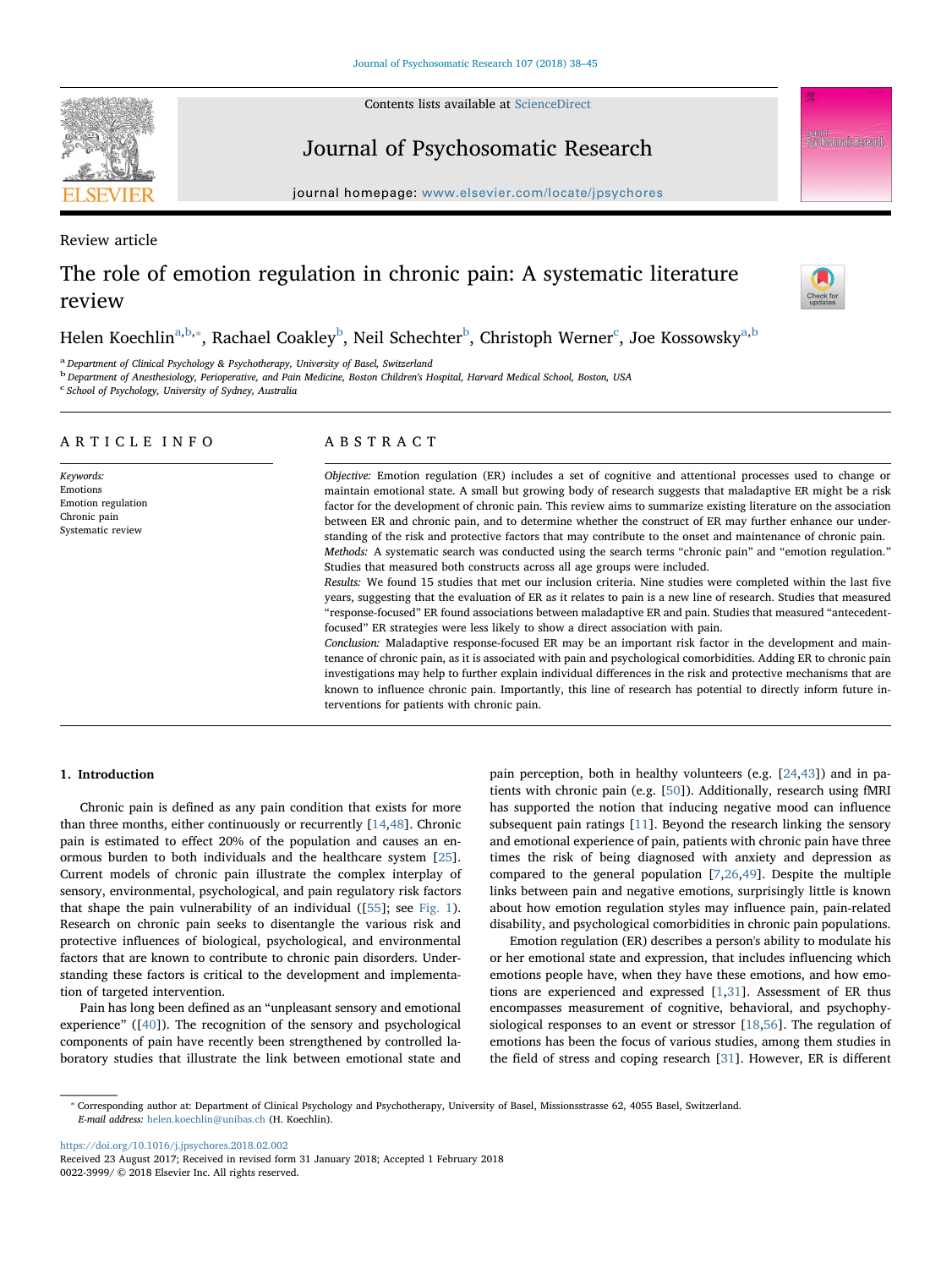<span id="page-1-0"></span>

Fig. 1. Antecedents and consequences of pain vulnerability [\[55\]](#page-7-1). Figure copyright © 2010, G.D. Champion and C. L. von Baeyer. Used with permission.

from coping on the one hand in that coping includes non-emotional actions; ER on the other hand includes processes not traditionally considered in the coping literature, such as maintaining or up-regulating positive emotions [[15\]](#page-6-8).

A helpful model of organizing the diverse cognitive and behavioral strategies people use to regulate their emotions is the Process Model of ER [[30,](#page-7-8)[34\]](#page-7-9). The Process Model of ER is based on the modal model of emotion, which presents the core features of emotions and specifies that ER can set in at every step of the emotion generation process: Emotion arises in a situation that is meaningful to the individual and demands attention, has a particular meaning and gives rise to a multifaceted, embodied response (see [Fig. 2](#page-1-1)). The Process Model broadly divides ER into antecedent- and response-focused strategies. Antecedent-focused strategies include situation selection, situation modification, attentional deployment, and cognitive change, that set in before the emotion is fully developed – hence their prospect of success is generally greater [[3](#page-6-9)]. Strategies such as avoiding a situation that potentially elicits negative emotions or shifting one's attention to thoughts of an upcoming vacation to prevent boredom in a long work meeting are considered antecedent-focused. In contrast, response-focused strategies emphasize

<span id="page-1-1"></span>

Fig. 2. The Process Model of Emotion Regulation [\[34](#page-7-9)].

Figure copyright © 2007 by The Guilford Press. Used with permission.

regulating the emotional response, especially its physiological and behavioral aspects, once the event has already onset [\[29](#page-7-10)[,38](#page-7-11)]; holding back one's tears in public is one example.

ER is considered maladaptive if it shows a negative short- and/or long-term outcome, antagonizes personal goals or shows a lack of ER flexibility (i.e., is inappropriate to contextual or social demands [[5](#page-6-10)]). Research on ER has studied how ER affects the individuals as well as the people around them. This has yielded results linking maladaptive ER to psychopathology (for a review see [[4](#page-6-11)]), negative affect [\[9\]](#page-6-12), learning difficulties [\[17](#page-6-13)], memory deficits [[19,](#page-6-14)[42\]](#page-7-12), and physiological stress reactions [\[13](#page-6-15)]. Importantly, research has demonstrated that training in adaptive ER is effective for treating a range of psychological and psychosocial difficulties. As a result, these skills and strategies are often incorporated as a component part of cognitive behavioral therapy treatment [\[10](#page-6-16)[,27](#page-7-13)].

This systematic review synthesizes the existing body of research that explores the relationship between ER and chronic pain. To our knowledge, this is the first review to examine the ER – chronic pain relationship. Our goal is to investigate whether the construct of ER may enhance the existing theoretical frameworks of chronic pain, to increase our understanding of individual-level risk and protective influences that contribute to development and maintenance of chronic pain conditions. Further, we seek to explore the associations between the two categories of ER, antecedent- and response-focused strategies, and chronic pain. Based on our understanding of the process model of ER, we hypothesize that response-focused ER is more likely to have negative associations with chronic pain as compared to antecedent-focused ER.

## 2. Methods

For this systematic review, we searched PubMed, Embase, PsychInfo, Web of Science, CINAHL, and the Cochrane Central Database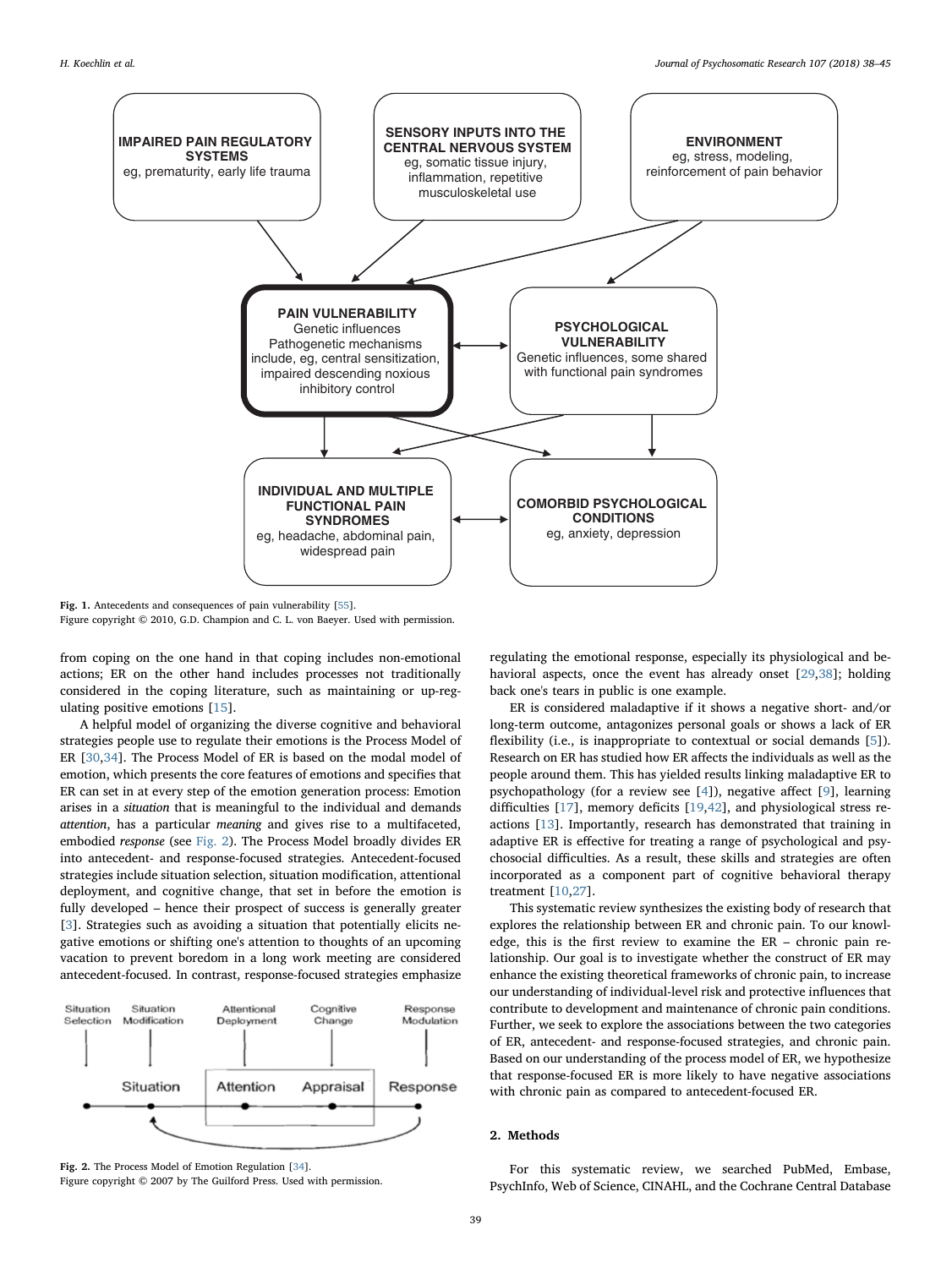#### <span id="page-2-0"></span>Table 1 Search terms.

| PubMed                                                     | (emotion regulat*[tiab] OR emotional regulat*[tiab] OR emotion dysregulat*[tiab] OR emotional dysregulat*[tiab] OR<br>emotional modulat*[tiab] OR emotion modulat*[tiab] OR emotion management[tiab] OR emotional management[tiab] OR<br>emotional competenc*[tiab] OR emotion comptetenc*[tiab] OR emotional expression[tiab] OR emotion expression[tiab] OR<br>emotional control[tiab] OR emotion control[tiab] OR emotional self-efficacy[tiab] OR emotional suppression[tiab] OR emotion<br>suppression[tiab] OR affect regulat*[tiab] OR affect dysreg*[tiab] OR effortful control[tiab] OR situation selection[tiab] OR<br>situation modification[tiab] OR attentional deployment[tiab] OR cognitive change[tiab] OR response modulation[tiab])<br>AND ("pain"[mesh] OR "Pain Measurement"[mesh] OR pain[tiab])                                                              |
|------------------------------------------------------------|------------------------------------------------------------------------------------------------------------------------------------------------------------------------------------------------------------------------------------------------------------------------------------------------------------------------------------------------------------------------------------------------------------------------------------------------------------------------------------------------------------------------------------------------------------------------------------------------------------------------------------------------------------------------------------------------------------------------------------------------------------------------------------------------------------------------------------------------------------------------------------|
| Embase                                                     | ((emotion* NEXT/1 (regulat* OR dysregulat* OR modulat* OR management OR competenc* OR expression OR control OR 'self<br>efficacy' OR suppression)):ab,ti OR (affect* NEXT/1 (regulat* OR dysregulat*)):ab,ti OR 'effortful control':ab,ti OR 'situation<br>selection':ti,ab OR 'situation modification':ti,ab OR 'attentional deployment':ti,ab OR 'cognitive change':ti,ab OR 'response<br>modulation':ti,ab) AND ('pain'/exp. OR 'pain measurement'/exp. OR pain:ab,ti) AND [embase]/lim                                                                                                                                                                                                                                                                                                                                                                                         |
| PsycINFO                                                   | DE ("Emotional Regulation" OR DE "Emotional Control") OR TI ((emotion* W1 (regulat* OR dysregulat* OR modulat* OR<br>management OR competenc <sup>*</sup> OR expression OR control OR "self efficacy" OR suppression)) OR (affect <sup>*</sup> W1 (regulat <sup>*</sup> OR<br>dysregulat*)) OR "effortful control" OR "situation selection" OR "situation modification" OR "attentional deployment" OR<br>"cognitive change" OR "response modulation") OR AB ((emotion* W1 (regulat* OR dysregulat* OR modulat* OR management<br>OR competenc <sup>*</sup> OR expression OR control OR 'self efficacy' OR suppression)) OR (affect <sup>*</sup> W1 (regulat <sup>*</sup> OR dysregulat <sup>*</sup> )) OR<br>'effortful control' OR 'situation selection' OR 'situation modification' OR 'attentional deployment' OR 'cognitive change' OR<br>'response modulation')<br><b>AND</b> |
|                                                            | DE ('Pain Measurement' OR 'Pain' OR "Back Pain" OR 'Chronic Pain' OR "Headache" OR "Myofascial Pain" OR "Neuralgia" OR                                                                                                                                                                                                                                                                                                                                                                                                                                                                                                                                                                                                                                                                                                                                                             |
| <b>CINAHL</b>                                              | "Neuropathic Pain" OR "Pain Perception" OR "Pain Thresholds") OR TI pain OR AB pain<br>TI ((emotion* W1 (regulat* OR dysregulat* OR modulat* OR management OR competenc* OR expression OR control OR 'self<br>efficacy' OR suppression)) OR (affect* W1 (regulat* OR dysregulat*)) OR 'effortful control' OR 'situation selection' OR 'situation<br>modification' OR 'attentional deployment' OR 'cognitive change' OR 'response modulation') OR AB ((emotion* W1 (regulat* OR<br>dysregulat* OR modulat* OR management OR competenc* OR expression OR control OR 'self efficacy' OR suppression)) OR<br>(affect* W1 (regulat* OR dysregulat*)) OR 'effortful control' OR 'situation selection' OR 'situation modification' OR 'attentional<br>deployment' OR 'cognitive change' OR 'response modulation')<br><b>AND</b>                                                           |
|                                                            | MH ("Pain +" OR 'Pain Measurement') OR TI pain OR AB pain                                                                                                                                                                                                                                                                                                                                                                                                                                                                                                                                                                                                                                                                                                                                                                                                                          |
| Web of Science                                             | $TS =$ ("emotion regulat*" OR "emotional regulat*" OR "emotion dysregulat*" OR "emotional dysregulat*" OR "emotional<br>modulat*" OR "emotion modulat*" OR "emotion management" OR "emotional management" OR "emotional competenc*" OR<br>"emotion comptetenc*" OR "emotional expression" OR "emotion expression" OR 'emotional control' OR "emotion control" OR<br>"emotional self-efficacy" OR "emotional suppression" OR "emotion suppression" OR "affect regulat*" OR "affect dysreg*" OR<br>'effortful control' OR 'situation selection' OR 'situation modification' OR 'attentional deployment' OR 'cognitive change' OR<br>'response modulation')<br><b>AND</b>                                                                                                                                                                                                             |
|                                                            | $TS = pain$                                                                                                                                                                                                                                                                                                                                                                                                                                                                                                                                                                                                                                                                                                                                                                                                                                                                        |
| Cochrane Central Database of Controlled<br>Clinical Trials | ('emotion regulat*' OR 'emotional regulat*' OR 'emotion dysregulat*' OR 'emotional dysregulat*' OR 'emotional modulat*' OR<br>'emotion modulat*' OR 'emotion management' OR 'emotional management' OR 'emotional competenc*' OR 'emotion<br>comptetenc <sup>*</sup> OR 'emotional expression' OR 'emotion expression' OR 'emotional control' OR 'emotion control' OR 'emotional<br>self-efficacy' OR 'emotional suppression' OR 'emotion suppression' OR 'affect regulat*' OR 'affect dysreg*' OR 'effortful control'<br>OR 'situation selection' OR 'situation modification' OR 'attentional deployment' OR 'cognitive change' OR 'response<br>modulation')<br><b>AND</b><br>pain                                                                                                                                                                                                 |

of Controlled Clinical Trials using the key words "emotion regulation" and 'chronic pain'. For additional information on search terms, see [Table 1](#page-2-0). In total, our search returned 2893 articles, of which 1041 duplicates were removed. The screening and selection process was conducted by two authors independently (HK and CW). We included studies that measured both ER and chronic pain using a cross-sectional, observational, longitudinal, or interventional design across all age groups and pain conditions, published from the earliest available record from 1923 through November 2016. We excluded studies of acute and/ or experimentally induced pain, studies that did not report on the associations between ER and pain measures, and studies that assessed coping or alexithymia instead of ER. Reviews, meta-analyses, dissertations, posters, and conference abstracts were also excluded. Based on abstract and title search, 48 papers were included in full text review (see [Fig. 3\)](#page-3-0). We extracted information on study sample, pain diagnosis, pain measure, ER measure, and statistical associations between pain and ER measures. Further, we reviewed questionnaire items on each measure of every study and categorized measures into antecedent- or response-focused ER.

## 3. Results

The study selection procedure is summarized in [Fig. 3.](#page-3-0) Our search identified fifteen studies including a total of 2065 patients who met our criteria. Two studies included pediatric populations, six studies had a female-only population, and only one study had a majority of male participants. The studies included in this review assessed patients with one or more of the following pain conditions: fibromyalgia  $(n = 5)$ , rheumatoid arthritis (n = 4), back pain (n = 4), multiple pain sites  $(n = 3)$ , juvenile idiopathic arthritis  $(n = 1)$ , pelvic pain  $(n = 1)$ , and sickle cell disease ( $n = 1$ ). Characteristics of the included studies are shown in [Table 2](#page-4-0). All measures of ER were classified as either antecedent (n = 4)- or response (n = 5)-focused ER. Several studies ( $N = 5$ ) used both antecedent- and response-focused measures and one study used a measure that could not clearly be classified. The statistics and the multivariate and bivariate associations for the studies are reported in the supplement (Table S1).

### 3.1. Antecedent-focused emotion regulation

Four studies measured ER strategies that were classified as antecedent-focused (see [Table 2](#page-4-0)). This included cognitive ER strategies such as thought suppression or cognitive reappraisal.

This group of studies sought to determine how pain intensity or pain-related functioning was influenced by cognitive ER strategies that are typically employed prior to the full-blown emotional response. For example, one study that was interested in participants' tendency to employ cognitive change strategies, asked them to rate statements such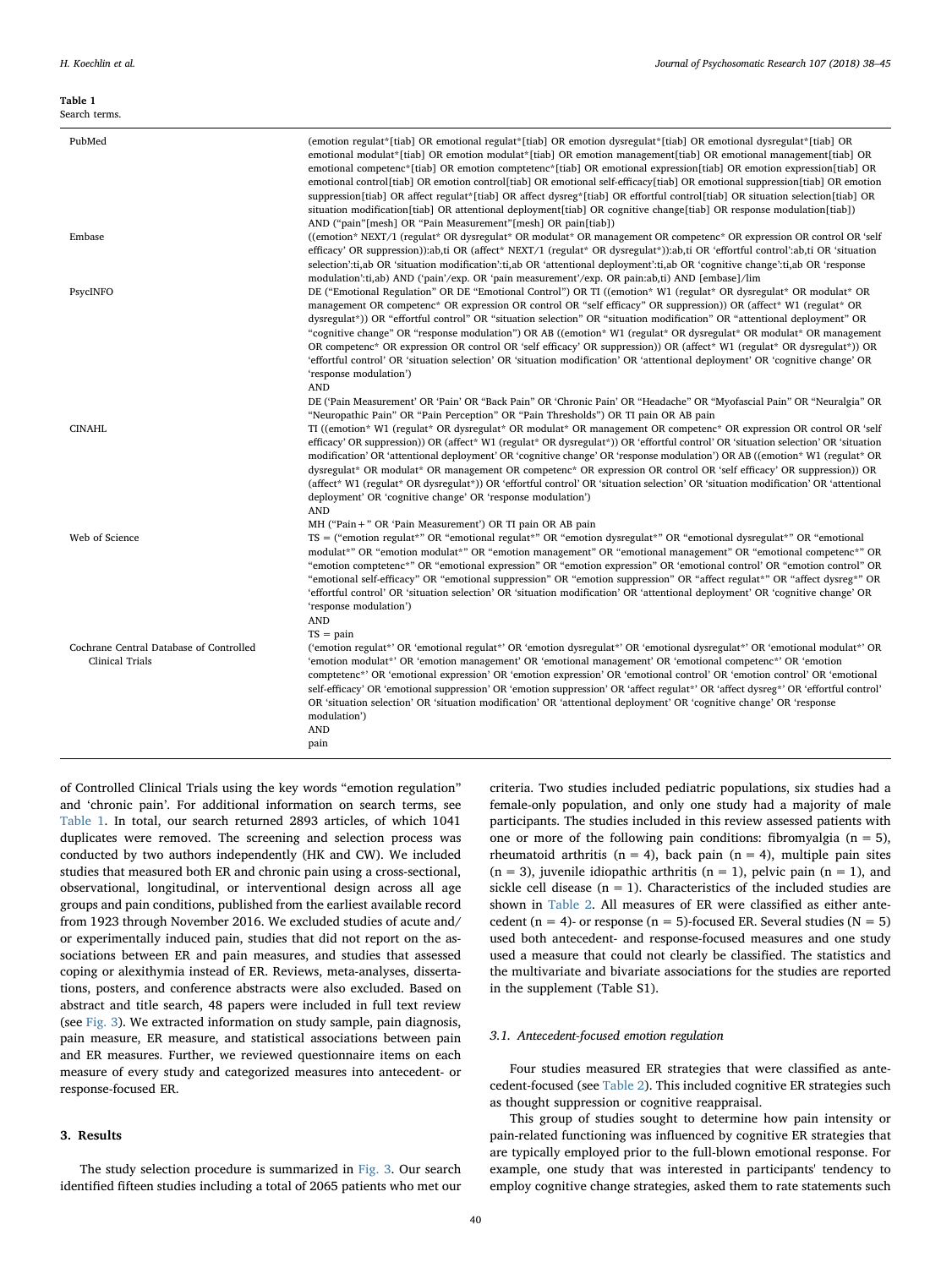<span id="page-3-0"></span>



as: "No matter how badly I feel, I try to think about pleasant things" [[36\]](#page-7-14). Findings from this group of studies suggest that while there might not be direct associations between antecedent-focused ER and pain, there was a link between antecedent-focused ER and depression, in that thought suppression was positively correlated with more depressive mood and major depressive disorder [[22\]](#page-6-17). Additionally, there was an association between high emotionality and reduced use of adaptive antecedent-focused ER such as cognitive reappraisal [[37\]](#page-7-15). In other words, when patients had more negative emotions, they were less likely to use cognitive reappraisal and thus experienced more pain. Similarly, in the same group of patients, high pain was linked to lower mood [\[36](#page-7-14)]. Further, women with chronic pelvic pain reported to suppress their thoughts and emotions more often compared to controls [\[46](#page-7-16)]. This study also found that the tendency to suppress unwanted thoughts or emotion was associated to more pain.

Thus, while antecedent-focused ER may not directly influence pain, it is possible that adaptive use of these strategies may reduce pain vulnerability or pain experience indirectly by reducing high emotionality or negative mood, both known vulnerability factors for the development of chronic pain.

#### 3.2. Response-focused emotion regulation

Five studies measured response-focused ER. This included strategies such as response modulation (i.e., influencing physiological, experiential, or behavioral responding) and expression of emotions.

This group of studies sought to determine how pain intensity or pain-related functioning was influenced by behavioral or experiential ER that is typically employed after response tendencies have been

initiated. For example, one study investigated whether anger inhibition or expression was related to concurrent pain and pain three hours after anger inhibition or expression [[12\]](#page-6-18). They found that both expression of anger (such as slamming doors or shouting) and inhibition of anger (such as hiding anger or keeping it to oneself) were correlated with pain intensity, in that those participants who strongly expressed or inhibited their anger experienced more pain. Similarly, in patients with more problems controlling their emotional expression, for example, those who had emotional outbursts or sudden and/or frequent mood changes, pain interfered more with their physical activity, mood, relationships, and sleep [\[8\]](#page-6-19).

With regard to psychological comorbidities, a study that measured participants' self-perceived ability to regulate emotions found that those with low self-perceived ability to do so often also showed depressive symptoms [[35\]](#page-7-17). Interestingly, however, this self-perception was not correlated with pain, but those patients who reported depression symptoms also reported significantly more pain. Similarly, two studies looked at the same sample of patients with rheumatoid arthritis, distinguished different styles of ER and tested if these different styles would relate to dimensions of perceived health such as social and physical functioning and disease activity. They found that none of the ER styles was significantly related to physical functioning or disease activity. However, ER styles were related to social functioning and positive and negative affect [\[52](#page-7-18)]. Additionally, they tested if men and women differ with regard to ER styles and perceived health and found that indeed, women had higher scores than men on an ER style that is best described in terms of attending to and intensely experiencing emotions, and valuing emotions in daily life and decision making [\[53](#page-7-19)]. For women, the styles of ER found in this study explained 3% of the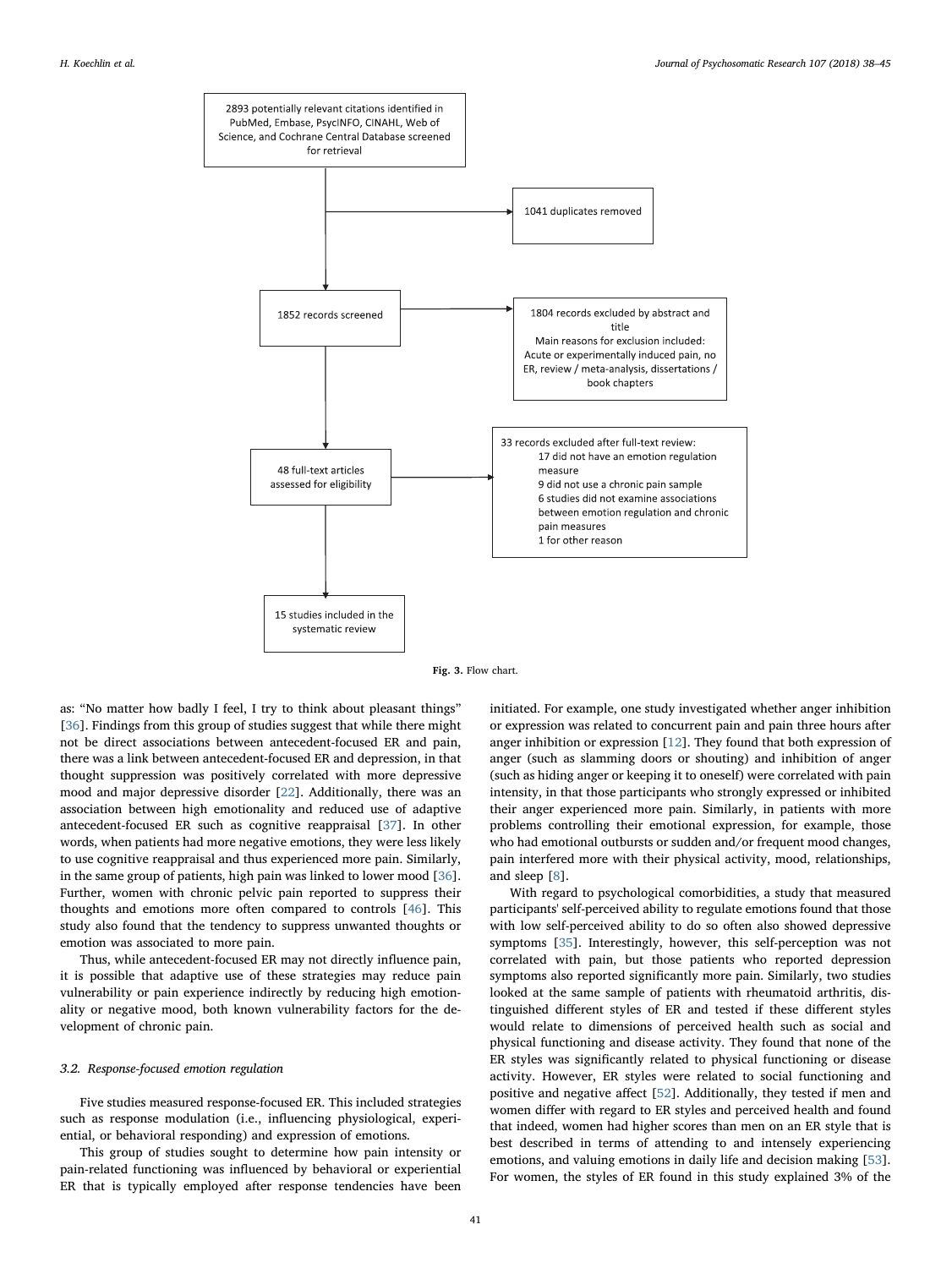|                             | emographics and study characteristics |  |
|-----------------------------|---------------------------------------|--|
|                             |                                       |  |
|                             |                                       |  |
| $\mathbf{\hat{c}}$<br>Table |                                       |  |

| Publication Year<br>First Author,                              | Study type          | size $(N)^+$<br>Sample | Age, $M$<br>(SD)  | % Female Pain | diagnosis                                                    | Pain measure                                                                    | Pain duration<br>$M(SD)$ , in<br>Years | Emotion regulation measure                                                                                                                                                              | Type of<br>$\mathbb H$ | Main finding ER - Pain                                                                                                              |
|----------------------------------------------------------------|---------------------|------------------------|-------------------|---------------|--------------------------------------------------------------|---------------------------------------------------------------------------------|----------------------------------------|-----------------------------------------------------------------------------------------------------------------------------------------------------------------------------------------|------------------------|-------------------------------------------------------------------------------------------------------------------------------------|
| Agar-Wilson [2]                                                | Cross-sectional     | 128                    | (16.8)<br>52.9    | 66%           | pain, multiple<br>sites<br><b>Back</b><br>pain               | Questiomaire (ODQ)<br>Oswestry Disability                                       | 8.3 (9.0)                              | Assessing Emotions Scale (AES)                                                                                                                                                          | N/A                    | Efficacy in ER not related to pain-<br>related disability                                                                           |
| Baker [8]                                                      | Cross-sectional     | $\mathbb{S}^3$         | 46.8              | 60%           | pain, multiple<br>fibromyalgia<br>pain sites,<br><b>Back</b> | Brief Pain Inventory (BPI)                                                      | 9.0                                    | Behavior Rating Inventory of Executive<br>Function, Adult version (BRIEF-A)                                                                                                             | $\approx$              | g<br>control values positively related<br>worse pain-related functioning<br>Clinically elevated emotional                           |
| Burns [12]                                                     | Observation         | 105                    | (12.1)<br>46.3    | 49%           | Chronic low back pain                                        | Numerical (0-8)                                                                 | 9.0(T.8)                               | State-Trait Anger Expression Inventory<br>(STAXI) items                                                                                                                                 | $\approx$              | Anger expression and inhibition<br>positively correlated with pain<br>intensity                                                     |
| Connelly [16]                                                  | Observation         | 43                     | $(2.7)$<br>13.2   | 86%           | Juvenile Idiopathic<br>Arthritis <sup>®</sup>                | Visual Analogue Scale<br>(8A)                                                   | $N\!/\!A$                              | Children's Emotion Management Scale<br>(CEMS)                                                                                                                                           | $\approx$<br>А,        | correlated with pain or functional<br>ER self- and parent-report not<br>limitations                                                 |
| Garland [22]                                                   | Cross-sectional     | 115                    | 48.3              | 68%           | Low back pain,<br>arthritis, other<br>fibromyalgia,          | Brief Pain Inventory - Short<br>Form (BPI-SF)                                   | At least<br>90 days<br>$N/\Lambda$     | White Bear Suppression Inventory (WBSI)                                                                                                                                                 | ≺                      | Thought suppression not correlated<br>with pain severity                                                                            |
| Geenen [23]                                                    | Cross-sectional     | 403                    | (12.3)<br>46.5    | 100%          | Fibromyalgia                                                 | Fibromyalgia Impact<br>Questionnaire (FIQ)                                      | 10.9 (8.6)                             | Emotion Regulation Questionnaire (ERQ)<br>Emotion Approach Coping Scales (EACS)                                                                                                         | $\approx$<br>A,        | Cognitive reappraisal not correlated<br>suppression positively correlated<br>with disease impact, expressive<br>with disease impact |
| Hamilton [37] <sub>*</sub>                                     | Longitudinal        | $\overline{\text{}}$   | 62.2<br>$(7.3)$   | 100%          | Rheumatoid arthritis°                                        | Numerical $(0-100)$                                                             | $N/\Lambda$                            | Trait Meta-Mood Scale (TMMS)                                                                                                                                                            | ≺                      | ER not correlated with pain                                                                                                         |
| Hamilton [36] <sub>*</sub>                                     | Longitudinal        | $\overline{\text{8}}$  | 62.2<br>$(7.3)$   | 100%          | Rheumatoid arthritis                                         | Numerical (0-100)                                                               | $N/\Lambda$                            | Trait Meta-Mood Scale (TMMS)                                                                                                                                                            | ⋖                      | ER not correlated with pain                                                                                                         |
| Hamilton [35]                                                  | Cross-sectional     | 35                     | (10.5)<br>47.0    | 100%          | Fibromyalgia <sup>°</sup>                                    | McGill Pain Questionnaire<br>$-$ Short Form (MPQ $-$ S)                         | 13.0 (9.2)                             | The Emotion Amplification and Reduction<br>Scales (TEARS)                                                                                                                               | ĸ                      | ER not correlated with sensory<br>dimension of pain experience                                                                      |
| Thomas [46]                                                    | Cross-sectional     | $\mathfrak{S}$         | $31.8$<br>$(7.8)$ | 100%          | Pelvic pain with and<br>endometriosis<br>without             | National Women's Sexual<br>Visual Analogue Scale<br>Pain Scale (NWSPS)<br>(NAS) | 7.3 (5.7)                              | Bending short-form of the Taylor Manifest<br>Marlowe-Crowne Social Desirability Scale<br>Trait Anger Expression Inventory (STAXI)<br>Anxiety Scale (TMAS Bending SF) State-<br>$MC-SDS$ | A                      | suppression compared to controls<br>Patients with chronic pelvic pain<br>use significantly more thought                             |
| Tsao et al. [50]                                               | Cross-sectional     | 69                     | (2.0)<br>13.4     | 55%           | Sickle-cell disease                                          | No. Hosp. <sup>1</sup>                                                          | N/A                                    | Emotion Regulation Questionnaire for<br>Children and Adolescents (ERQ-CA)                                                                                                               | $\approx$<br>A,        | expressive suppression not<br>Cognitive reappraisal and<br>correlated with pain                                                     |
| Van Middendorp [52] <sub>*</sub><br>Van Middendorp<br>$[53]_*$ | Cross-sectional     | 335                    | (13.3)<br>57.8    | 73%           | Rheumatoid Arthritis <sup>®</sup>                            | Diseases on General Health<br>Impact of Rheumatic<br>and Lifestyle (IRGL)       | 12.1 (11.0)                            | Self-Assessment Questionnaire Nijmegen<br>Five Expressivity Facet Scale (FEFS)<br>Expressiveness Questionnaire (AEQ)<br>Ambivalence over Emotional<br>(SAQ-N)                           | R                      | ER style explains 0% of variance of<br>physical functioning and disease<br>activity                                                 |
| Van Middendorp [54]                                            | Cross-sectional     | 403                    | (12.3)<br>46.5    | 100%          | Fibromyalgia                                                 | Fibromyalgia Impact<br>Questiomaire (FIQ)                                       | 10.9(8.6)                              | Emotion Regulation Questionnaire (ERQ)<br>Emotion Approach Coping Scales (EACS)                                                                                                         | $\approx$<br>Ą,        | expressive suppression not<br>Cognitive reappraisal and<br>correlated with pain                                                     |
| Wong [57]                                                      | Cross-sectional 224 |                        | 45.66<br>(9.87)   | 55%           | Chronic pain <sup>2</sup>                                    | Chronic Pain Grade(CPG)                                                         | 4.35 (6.05)                            | Emotion Regulation Questionnaire (ERQ)<br>Self-Expression and Control Scale (SECS)                                                                                                      | $\approx$<br>4,        | expressive suppression not<br>Cognitive reappraisal and<br>correlated with pain                                                     |

These studies used the same sample. R: response-focused ER.<br>\* These studies used the same sample.

<span id="page-4-5"></span><span id="page-4-4"></span><span id="page-4-3"></span><span id="page-4-2"></span><span id="page-4-1"></span><sub>1</sub> + 2 0  $^1$  The number of pain crises in the previous year that did not require hospitalization served as a measure for pain during the study period (comparison between frequent and infrequent hospitalization group). Number indicates sample size of patients with chronic pain. °

These patients had a physician-certified diagnosis of a pain syndrome and are therefore considered to be patients with chronic pain.

Pain sites: head, neck, shoulder, hand, chest, upper back, lower back, pelvis, knee, leg, joint or muscle.

<span id="page-4-0"></span> $\overline{\phantom{a}}$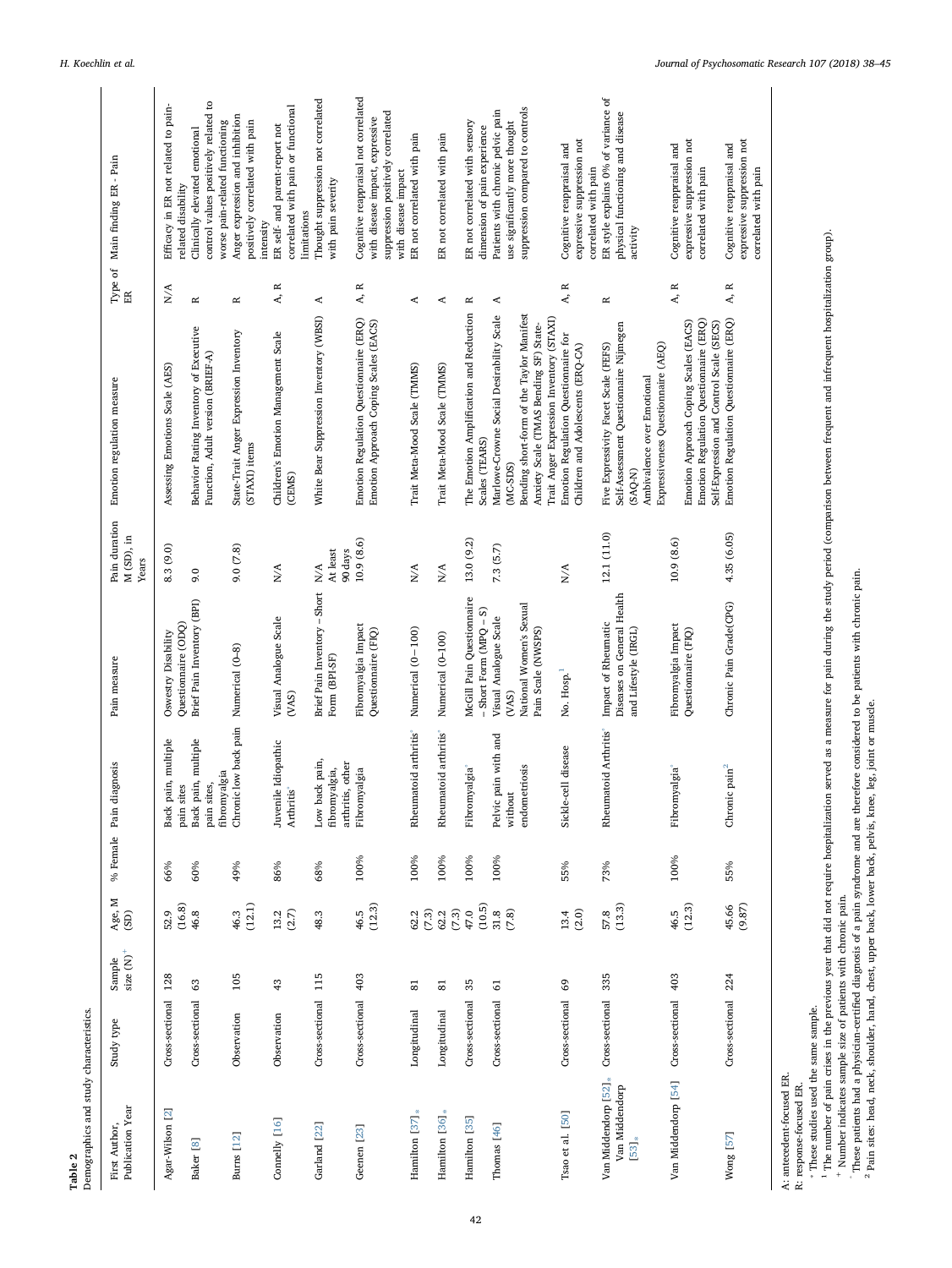variance of disease activity, which means that a small part of difference between individuals with regard to disease activity is explained by their different styles of ER. This was not true for men, in turn, men reported better physical functioning than women.

Thus, in some cases, response-focused ER was directly correlated with pain and pain-related functioning, while in other cases these strategies related to symptoms of depression, a prevalent psychological comorbidity of chronic pain.

#### 3.3. Antecedent- and response-focused emotion regulation

Five studies measured both antecedent- and response-focused ER. This group of studies sought to determine how antecedent- and response-focused ER strategies differ with regard to their relationship to pain, pain-related disability, and disease impact. For example, one of the few studies that examined a pediatric population asked their participants and participants' parents to complete a baseline ER measure prior to a one-month electronic diary study that assessed emotions and pain thrice daily. The baseline ER measures asked for both antecedentand response-focused ER to deal with negative emotions, but no correlation with pain intensity was found [\[16](#page-6-21)]. However, children that reported more emotional ups and downs in the electronic diary also reported more pain compared to those children with less emotional variability.

Three studies that all measured both cognitive reappraisal and expressive suppression did not find significant correlations of pain with either one of the ER strategies [[51,](#page-7-22)[54](#page-7-20)[,57](#page-7-21)]. However, findings of these studies suggest that while cognitive reappraisal and expressive suppression do not directly influence pain, expressive suppression seems to have a negative impact on patients' experience of their pain. For example, one study found that participants who used more suppression of their emotional expression also reported significantly more symptoms of anxiety and depression [[54\]](#page-7-20). In the same study, a significant positive correlation between negative emotions, such as feeling upset or scared, and pain was reported. Another study found that patients who employed more expressive suppression also had more catastrophic thoughts around pain such as "When I'm in pain, I worry all the time about whether the pain will end" (item from the Pain Catastrophizing Scale PCS; [\[45](#page-7-23)]). These catastrophic thoughts were significantly positively correlated with pain intensity and pain-related disability [\[57](#page-7-21)]. Additionally, children with sickle cell disease who used expressive suppression were more likely to be hospitalized due to pain crises compared to those who employed less expressive suppression [\[51](#page-7-22)]. In line with these findings, patients who reported often expressing their feelings freely also reported less consequences of their pain such as number days of work missed, physical impairment, and morning tiredness [\[23](#page-6-22)].

Thus, most studies that measured both antecedent- and responsefocused ER found no direct relationship of either strategy to pain, but found response-focused ER to be correlated with catastrophizing thoughts around pain, likelihood of being hospitalized during pain crises, and the impact the disease has in patients' everyday life.

One study measured ER that could not be classified as either antecedent- or response-focused. Questions such as "When I experience a positive emotion, I know how to make it last" or "I have control over my emotions" were asked to determine participants' efficacy in ER [[2](#page-6-20)]. Participants who rated themselves as being effective in regulating their emotions also reported less negative affect and better quality of life. ER efficacy was not correlated with pain-related disability, but positively with self-efficacy in managing pain [\[2\]](#page-6-20).

In sum, the studies included in this review rarely found direct associations between emotion regulation and pain intensity or pain-related disability. Rather, the relationship between ER (antecedent or response-focused) and pain seemed to be mediated by psychological factors such as emotionality, anxiety, or negative mood. The studies that more closely explored response-focused ER seemed to provide the

best evidence for a strong relationship between maladaptive ER, psychological symptoms, and pain.

### 4. Discussion

This systematic review examined the relationship between antecedent- and response-focused ER and chronic pain. We found that ER is a relatively new construct in the chronic pain literature and the direct and indirect influences of ER and pain are not yet clearly defined. Most studies in this review found indirect associations between ER and pain, via other psychological factors. However, there were several studies that found direct associations between maladaptive response-focused ER and chronic pain, pain-related disability, and depressive symptoms. This is in line with previous research that differentiated between adaptive and maladaptive ER based on their relationship with psychological symptoms and found antecedent-focused strategies (such as cognitive reappraisal) to be more adaptive compared to response-focused strategies (such as expressive suppression; [[4](#page-6-11)]). However, the differentiation between adaptive and maladaptive ER is more precise when it incorporates the idea of ER flexibility, i.e. the ability of an individual to implement an ER strategy that matches the contextual demands [[5](#page-6-10)]. Maladaptive ER can thus be thought of as a limited range of strategies inappropriately matched to changing social and contextual demands. Suffering from chronic pain may present as a constant stressor that increases the amount of negative affect one experiences (due to missing days at work or school or not being able to actively participate in social activities; Vos et al. [\[58](#page-7-24)]) and thus it might become increasingly difficult to employ adaptive ER.

Even in cases where ER is not directly associated with pain intensity or disability, it plays an important role in patients' overall well-being and functioning, as it can be associated with symptoms of depression, anxiety, stress [\[8,](#page-6-19)[35,](#page-7-17)[54\]](#page-7-20), or quality of life [\[2\]](#page-6-20). All these factors might then further worsen pain or limit functioning in this population. It is therefore suggested to include ER in current models of chronic pain, such as the one proposed by von Baeyer and Champion ([\[55\]](#page-7-1); see [Fig. 1](#page-1-0)). Based on Mayer and Bushnell's work [\[39](#page-7-25)], von Baeyer and Champion differentiate between primary risk factors for chronic pain, such as central sensitization, or autonomic nervous system activity, and secondary risk factors, such as catastrophizing, and symptom-related worries. While early gene-environment interactions may shape primary risk factors, secondary risk factors may be more responsive to the cultural, social, and medical environment and are thus commonly targets of chronic pain interventions. The results of our systematic review suggest that ER may be an important secondary risk factor that cuts across different chronic pain syndromes.

Further, as a secondary risk factor, ER is a good target for training modules within the treatment of chronic pain, as adaptive use of ER strategies can be trained (e.g. [\[17](#page-6-13),[20](#page-6-23),[27\]](#page-7-13)). Preliminary studies that included ER in current treatment options for chronic pain report positive results, both in adolescents (e.g. [\[6](#page-6-24)]) and adults (e.g. [[27\]](#page-7-13)). In a study of two case examples of patients with chronic pain and comorbid anxiety or depression, the training of ER lead to improvements in at least some of the domains of interest (pain, functional limitations, anxiety, ER, and others more; [[6](#page-6-24)]). In a study that extended cognitive behavioral therapy (CBT) with ER training and compared it to CBT alone, CBT with ER training showed greater effect sizes for almost all treatment objectives [\[27](#page-7-13)]. Hence, adding ER to current theoretical frameworks of chronic pain may help to further clarify why some people are more vulnerable to chronic pain than others and how this knowledge can be implemented in new interventions.

Several limitations have to be considered when interpreting the results of this review. We only found a small number of studies that examined ER and chronic pain, and one major obstacle in conducting this systematic review was that even in this small sample of literature the term ER was used very heterogeneously. Besides the Process Model of ER [[30\]](#page-7-8), there is significant variability in regards to how the term ER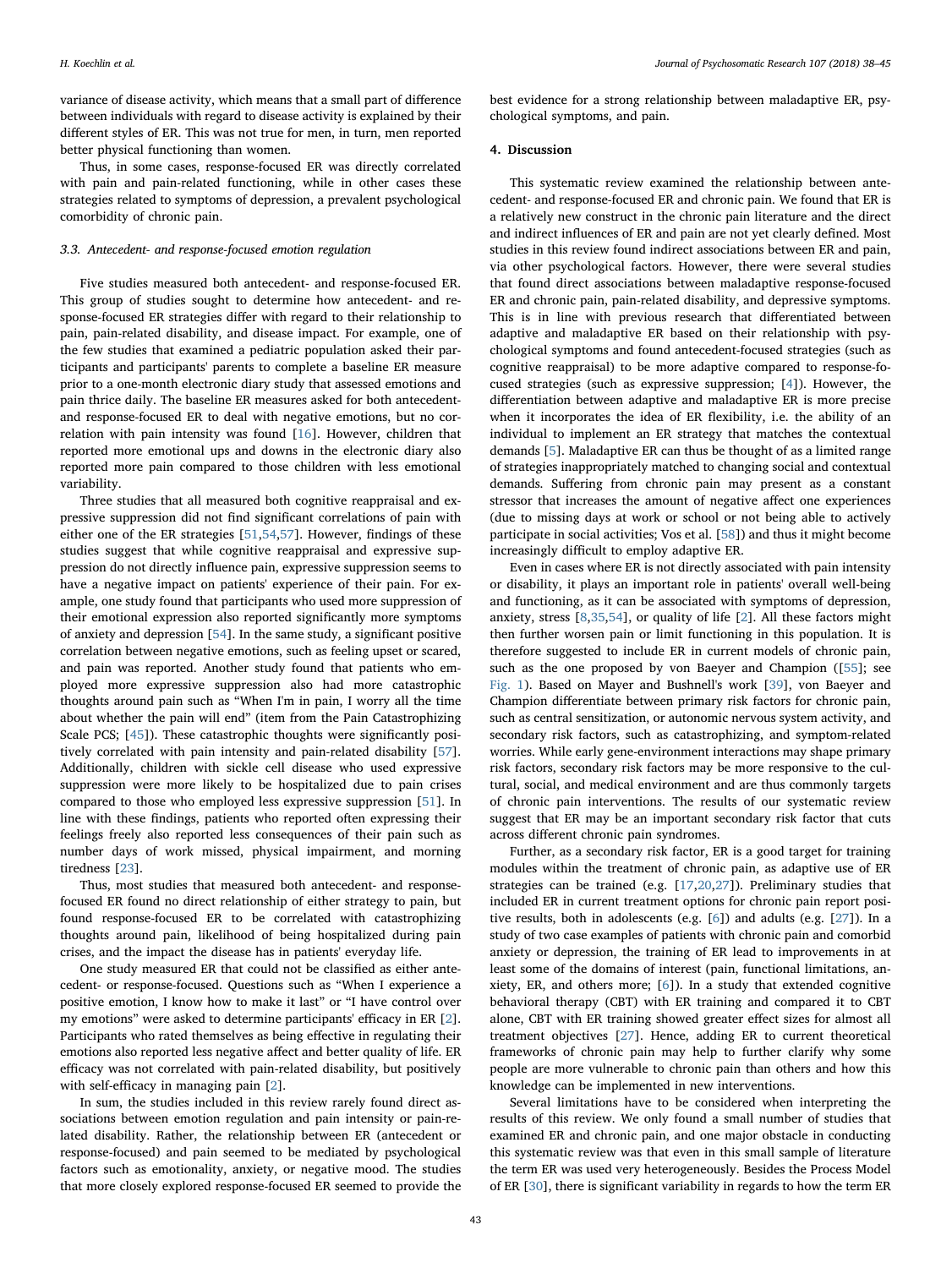is operationalized. Some working definitions include (or do not clearly exclude) alexithymia, coping style, emotional awareness, and emotional intelligence. The variability in conceptualization of this term is also evident in the wide range of measures developed to systematically assess ER [[18](#page-6-7)[,56](#page-7-7)]. The studies included in this review used a range of different questionnaires. However, in an attempt to clarify the subject, only studies that explicitly measured ER were included. Similar challenges present themselves in the field of chronic pain. First, there are a variety of pain sites and syndromes assessed within this review. Second, study participants suffered from chronic pain conditions for time periods that ranged between several months and more than a decade. Living with chronic pain for such an extended period of time might lead to more accentuated problems in the areas of social life, job, and functioning in general [\[41](#page-7-26)]. Further, although we included all age groups, only two of the 15 studies looked at pediatric populations. Given that ER involves higher order cognitive processing, we certainly cannot assume that our findings would generalize more broadly to pediatric samples. Moreover, no statement can be made regarding agespecific relationships between ER and chronic pain. Other significant limitations include the bias of female only studies (6/15) in this review and the cross-sectional design of most of the studies.

The results of this review are also limited in part by the standard questionnaire format of all measures used for studies within this review. In general, as ER is a phenomenon that includes cognitive, behavioral, and physiological aspects, it is advisable to measure it using several methods, such as psychophysiological and observational methods and questionnaires [\[28](#page-7-27)[,33](#page-7-28)[,47](#page-7-29)]. Future studies should employ newer ambulatory assessment methods, such as ecological momentary assessment [[44\]](#page-7-30). Electronic diaries are one example for electronic momentary assessment [[18](#page-6-7)]. Fernandez and colleagues [\[21](#page-6-25)] proposed to include ER as a new Research Domain Criteria (RDoC) domain. This would support future research in the field of ER and chronic pain, as it would allow to further understand not just the cognitive and behavioral, but also the neural, genetic, and physiological systems that underlie the ER - chronic pain relationship.

To our knowledge, this is the first review to systematically examine the role of both antecedent- and response-focused ER in chronic pain. Our results suggest that ER may be an important and understudied risk factor that can have direct or indirect influences on pain, pain-related disability, and psychological comorbidities in patients with chronic pain. Further investigation is needed to more directly explore the role of ER in chronic pain and importantly to ascertain if training in adaptive ER strategies could provide direct symptom relief or even potentially serve as a protective factor, reducing pain vulnerability in patients who may have other identified risk factors for the development of chronic pain.

Supplementary data to this article can be found online at [https://](https://doi.org/10.1016/j.jpsychores.2018.02.002) [doi.org/10.1016/j.jpsychores.2018.02.002](https://doi.org/10.1016/j.jpsychores.2018.02.002).

#### Conflicts of interest

The authors have no competing interests to report.

## Funding

This review was supported by a grant from the Freiwillige Akademische Gesellschaft Basel awarded to HK and by the Sara Page Mayo Endowment for Pediatric Pain Research, Education and Treatment.

#### References[⁎](#page-6-26)

<span id="page-6-6"></span>[1] M. Adrian, J. Zeman, G. Veits, Methodological implications of the affect revolution:

a 35-year review of emotion regulation assessment in children, J. Exp. Child Psychol. 110 (2) (2011) 171–197, [http://dx.doi.org/10.1016/j.jecp.2011.03.009.](http://dx.doi.org/10.1016/j.jecp.2011.03.009)

- <span id="page-6-20"></span>[2] \*M. Agar-Wilson, T. Jackson, Are emotion regulation skills related to adjustment among people with chronic pain, independent of pain coping? Eur. J. Pain 16 (1) (2012) 105–114, [http://dx.doi.org/10.1016/j.ejpain.2011.05.011.](http://dx.doi.org/10.1016/j.ejpain.2011.05.011)
- <span id="page-6-9"></span>[3] A. Aldao, The future of emotion regulation research: capturing context, Perspect. Psychol. Sci. 8 (2) (2013) 155–172, [http://dx.doi.org/10.1177/](http://dx.doi.org/10.1177/1745691612459518) [1745691612459518.](http://dx.doi.org/10.1177/1745691612459518)
- <span id="page-6-11"></span>[4] A. Aldao, S. Nolen-Hoeksema, S. Schweizer, Emotion-regulation strategies across psychopathology: a meta-analytic review, Clin. Psychol. Rev. 30 (2) (2009) 217–237, [http://dx.doi.org/10.1016/j.cpr.2009.11.004.](http://dx.doi.org/10.1016/j.cpr.2009.11.004)
- <span id="page-6-10"></span>[5] A. Aldao, G. Sheppes, J.J. Gross, Emotion regulation flexibility, Cogn. Ther. Res. (2015) 1–16, [http://dx.doi.org/10.1007/s10608-014-9662-4.](http://dx.doi.org/10.1007/s10608-014-9662-4)
- <span id="page-6-24"></span>[6] L.B. Allen, J.C.I. Tsao, L.C. Seidman, J. Ehrenreich-May, L.K. Zeltzer, A unified, transdiagnostic treatment for adolescents with chronic pain and comorbid anxiety and depression, Cogn. Behav. Pract. 19 (1) (2012) 56–67, [http://dx.doi.org/10.](http://dx.doi.org/10.1016/j.cbpra.2011.04.007) [1016/j.cbpra.2011.04.007.](http://dx.doi.org/10.1016/j.cbpra.2011.04.007)
- <span id="page-6-4"></span>[7] M.J. Bair, R.L. Robinson, W. Katon, K. Kroenke, Depression and pain comorbidity: a literature review, Arch. Intern. Med. 163 (20) (2003) 2433–2445, [http://dx.doi.](http://dx.doi.org/10.1001/archinte.163.20.2433) [org/10.1001/archinte.163.20.2433.](http://dx.doi.org/10.1001/archinte.163.20.2433)
- <span id="page-6-19"></span>[8] \*K.S. Baker, S. Gibson, N. Georgiou-Karistianis, R.M. Roth, M.J. Giummarra, Everyday executive functioning in chronic pain: specific deficits in working memory and emotion control, predicted by mood, medications, and pain interference, Clin. J. Pain 32 (8) (2016) 673–680, [http://dx.doi.org/10.1097/AJP.](http://dx.doi.org/10.1097/AJP.0000000000000313) [0000000000000313.](http://dx.doi.org/10.1097/AJP.0000000000000313)
- <span id="page-6-12"></span>[9] A.C. Belden, J.L. Luby, D. Pagliaccio, D.M. Barch, Neural activation associated with the cognitive emotion regulation of sadness in healthy children, Dev. Cogn. Neurosci. 9 (2014) 136–147, [http://dx.doi.org/10.1016/j.dcn.2014.02.003.](http://dx.doi.org/10.1016/j.dcn.2014.02.003)
- <span id="page-6-16"></span>[10] M. Berking, P. Wupperman, A. Reichardt, T. Pejic, A. Dippel, H. Znoj, Emotionregulation skills as a treatment target in psychotherapy, Behav. Res. Ther. 46 (11) (2008) 1230–1237, [http://dx.doi.org/10.1016/j.brat.2008.08.005.](http://dx.doi.org/10.1016/j.brat.2008.08.005)
- <span id="page-6-3"></span>[11] C. Berna, S. Leknes, E.A. Holmes, R.R. Edwards, G.M. Goodwin, I. Tracey, Induction of depressed mood disrupts emotion regulation neurocircuitry and enhances pain unpleasantness, Biol. Psychiatry 67 (11) (2010) 1083–1090, [http://dx.doi.org/10.](http://dx.doi.org/10.1016/j.biopsych.2010.01.014) [1016/j.biopsych.2010.01.014.](http://dx.doi.org/10.1016/j.biopsych.2010.01.014)
- <span id="page-6-18"></span>[12] \*J.W. Burns, J.I. Gerhart, S. Bruehl, K.M. Peterson, D.A. Smith, L.S. Porter, E. Schuster, E. Kinner, A. Buvanendran, A.M. Fras, F.J. Keefe, Anger arousal and behavioral anger regulation in everyday life among patients with chronic low back pain: relationships to patient pain and function, Health Psychol. 34 (5) (2015) 547–555, [http://dx.doi.org/10.1037/hea0000091.](http://dx.doi.org/10.1037/hea0000091)
- <span id="page-6-15"></span>[13] L. Campbell-Sills, D.H. Barlow, T.A. Brown, S.G. Hofmann, Effects of suppression and acceptance on emotional responses of individuals with anxiety and mood disorders, Behav. Res. Ther. 44 (9) (2006) 1251–1263, [http://dx.doi.org/10.1016/j.](http://dx.doi.org/10.1016/j.brat.2005.10.001) [brat.2005.10.001.](http://dx.doi.org/10.1016/j.brat.2005.10.001)
- <span id="page-6-0"></span>[14] M. Cohen, J. Quintner, D. Buchanan, Is chronic pain a disease? Pain Med. 14 (2013) 1284–1288, [http://dx.doi.org/10.1111/pme.12025.](http://dx.doi.org/10.1111/pme.12025)
- <span id="page-6-8"></span>[15] B.E. Compas, S.S. Jaser, J.P. Dunbar, K.H. Watson, A.H. Bettis, M.A. Gruhn, E.K. Williams, Coping and emotion regulation from childhood to early adulthood: points of convergence and divergence, Aust. J. Psychol. 66 (2) (2014) 71–81, [http://dx.doi.org/10.1111/ajpy.12043.](http://dx.doi.org/10.1111/ajpy.12043)
- <span id="page-6-21"></span>[16] \*M. Connelly, K.K. Anthony, M.H. Bromberg, L. Franks, K.M. Gil, L.E. Schanberg, Emotion regulation predicts pain and functioning in children with juvenile idiopathic arthritis, Pediatr. Rheumatol. 10 (2012), [http://dx.doi.org/10.1093/jpepsy/](http://dx.doi.org/10.1093/jpepsy/jsr088) sr088.
- <span id="page-6-13"></span>[17] E.L. Davis, L.J. Levine, Emotion regulation strategies that promote learning: reappraisal enhances children's memory for educational information, Child Dev. 84 (1) (2013) 361–374, [http://dx.doi.org/10.1111/j.1467-8624.2012.01836.x.](http://dx.doi.org/10.1111/j.1467-8624.2012.01836.x)
- <span id="page-6-7"></span>[18] C. Dorn, G. Spindler, A. Kullik, F. Petermann, S. Barnow, Erfassung von Emotionsregulationsstrategien–eine Übersicht, Psychol. Rundsch. 64 (4) (2013) 217–227, [http://dx.doi.org/10.1026/0033-3042/a000176.](http://dx.doi.org/10.1026/0033-3042/a000176)
- <span id="page-6-14"></span>[19] B.D. Dunn, D. Billotti, V. Murphy, T. Dalgleish, The consequences of effortful emotion regulation when processing distressing material: a comparison of suppression and acceptance, Behav. Res. Ther. 47 (9) (2009) 761–773, [http://dx.doi.](http://dx.doi.org/10.1016/j.brat.2009.05.007) rg/10.1016/j.brat.2009.05.007.
- <span id="page-6-23"></span>[20] J.T. Ehrenreich, C.M. Goldstein, L.R. Wright, D.H. Barlow, Development of a unified protocol for the treatment of emotional disorders in youth, Child Family Behav. Ther. 31 (1) (2009) 20–37, [http://dx.doi.org/10.1080/07317100802701228.](http://dx.doi.org/10.1080/07317100802701228)
- <span id="page-6-25"></span>[21] K.C. Fernandez, H. Jazaieri, J.J. Gross, Emotion regulation: a transdiagnostic perspective on a new RDoC domain, Cogn. Ther. Res. 40 (3) (2016) 426–440, [http://](http://dx.doi.org/10.1007/s10608-016-9772-2) [dx.doi.org/10.1007/s10608-016-9772-2.](http://dx.doi.org/10.1007/s10608-016-9772-2)
- <span id="page-6-17"></span>[22] \*E.L. Garland, S.M. Brown, M.O. Howard, Thought suppression as a mediator of the association between depressed mood and prescription opioid craving among chronic pain patients, J. Behav. Med. 39 (1) (2016) 128–138, [http://dx.doi.org/10.](http://dx.doi.org/10.1007/s10865-015-9675-9) [1007/s10865-015-9675-9.](http://dx.doi.org/10.1007/s10865-015-9675-9)
- <span id="page-6-22"></span>[23] \*R. Geenen, L. van Ooijen-van der Linden, M.A. Lumley, J.W.J. Bijlsma, H. van Middendorp, The match-mismatch model of emotion processing styles and emotion regulation strategies in fibromyalgia, J. Psychosom. Res. 72 (1) (2012) 45–50, [http://dx.doi.org/10.1016/j.jpsychores.2011.09.004.](http://dx.doi.org/10.1016/j.jpsychores.2011.09.004)
- <span id="page-6-2"></span>[24] F. Godinho, M. Magnin, M. Frot, C. Perchet, L. Garcia-Larrea, Emotional modulation of pain: is it the sensation or what we recall? J. Neurosci. 26 (44) (2006) 11454–11461, [http://dx.doi.org/10.1523/jneurosci.2260-06.2006.](http://dx.doi.org/10.1523/jneurosci.2260-06.2006)
- <span id="page-6-5"></span><span id="page-6-1"></span>[25] D.S. Goldberg, S.J. McGee, Pain as a global public health priority, BMC Public Health 11 (770) (2011), [http://dx.doi.org/10.1186/1471-2458-11-770.](http://dx.doi.org/10.1186/1471-2458-11-770)
- [26] D.L. Goldenberg, Pain/depression dyad: a key to a better understanding and treatment of functional somatic syndromes, Am. J. Med. 123 (8) (2010) 675–682, ⁎ [http://dx.doi.org/10.1016/j.amjmed.2010.01.014.](http://dx.doi.org/10.1016/j.amjmed.2010.01.014) Studies included in systematic review.

<span id="page-6-26"></span>